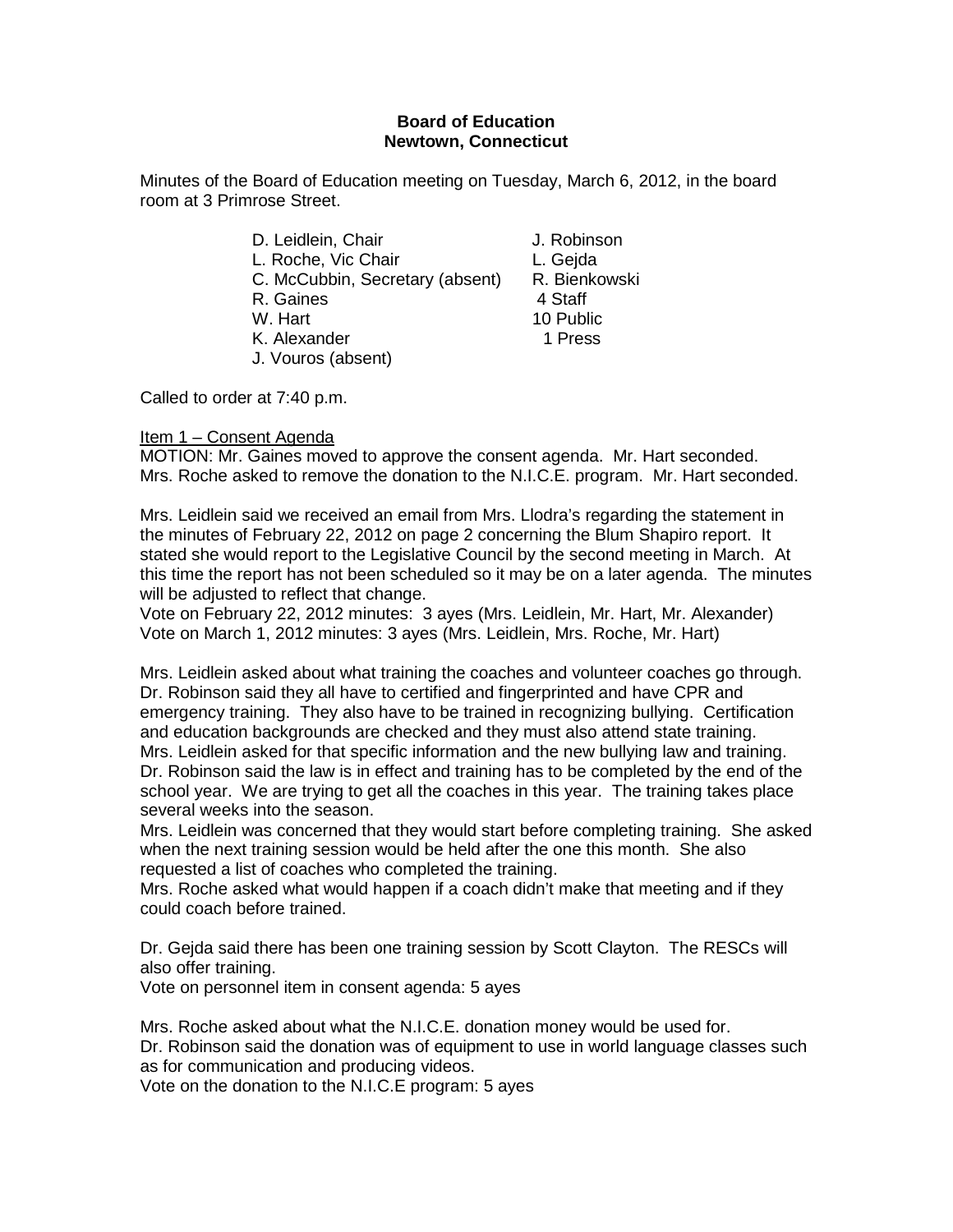Board of Education  $\overline{c}$  -2- The matrix March 6, 2012

## Item 2 – Public Participation - none

Item 3 – Reports

Mrs. Leidlein asked the elementary principals to give their report on staffing. Those attending included Jo-Ann Peters, Barbara Gasparine, Dawn Hochsprung and Chris Geissler

Ms. Gasparine feels our current staff at Head O'Meadow provides the best environment. There are some discrepancies in Dr. Chung's report. It's early to address this because the numbers will most likely change.

Ms. Peters said that kindergarten and first grades have the greatest level of flux. Mrs. Hochsprung felt the biggest discrepancies with Dr. Chung's report were first grade going into second grade. Her concern is 18 students are receiving reading support in first grade. She would prefer to move a third or fourth grade teacher to a lower grade for lower class sizes.

Mr. Geissler said the kindergarten figures for Middle Gate School are closer to those of Dr. Chung. First grade could go down one teacher. Twenty-seven of the first grade students receive services and 21 in grade two also need services. Grade four has 99 students at 24 per class if we keep four teachers.

Mr. Alexander asked for the corrected Middle Gate enrollment material.

Mr. Gaines said that regarding the enrollment guidelines, we need to look at them with a grain of salt when you look at the large number of special education needs in the classroom.

There was no correspondence.

Chair Report:

Mrs. Leidlein spoke about an ad hoc scheduling committee to address the scheduling at Reed Intermediate School. Mr. Vouros would like to be on it. He made a connection with Shelton. In forming the committee we could possibly add programs at Reed such as foreign language. Mrs. Roche would also be on the committee and she asked Mr. Alexander if he was interested. The committee would also look at other schools.

Dr. Robinson asked what the task would be of the existing Reed scheduling committee. Mrs. Leidlein said a blended committee would enhance the programs at RIS. The committee would collect data.

At the last meeting the Board budget guidebook which was developed by community members was presented in public participation. She spoke to CABE and the Board council and both recommended that we not address this document because of issues regarding equal access if we choose one group over another. It can be disseminated in the community but public funds cannot be used to do so.

Mr. Hart said that group worked very hard. It is built on raw data from two organizations in the state. A number of communities have done this. This is an excellent piece that should be looked at.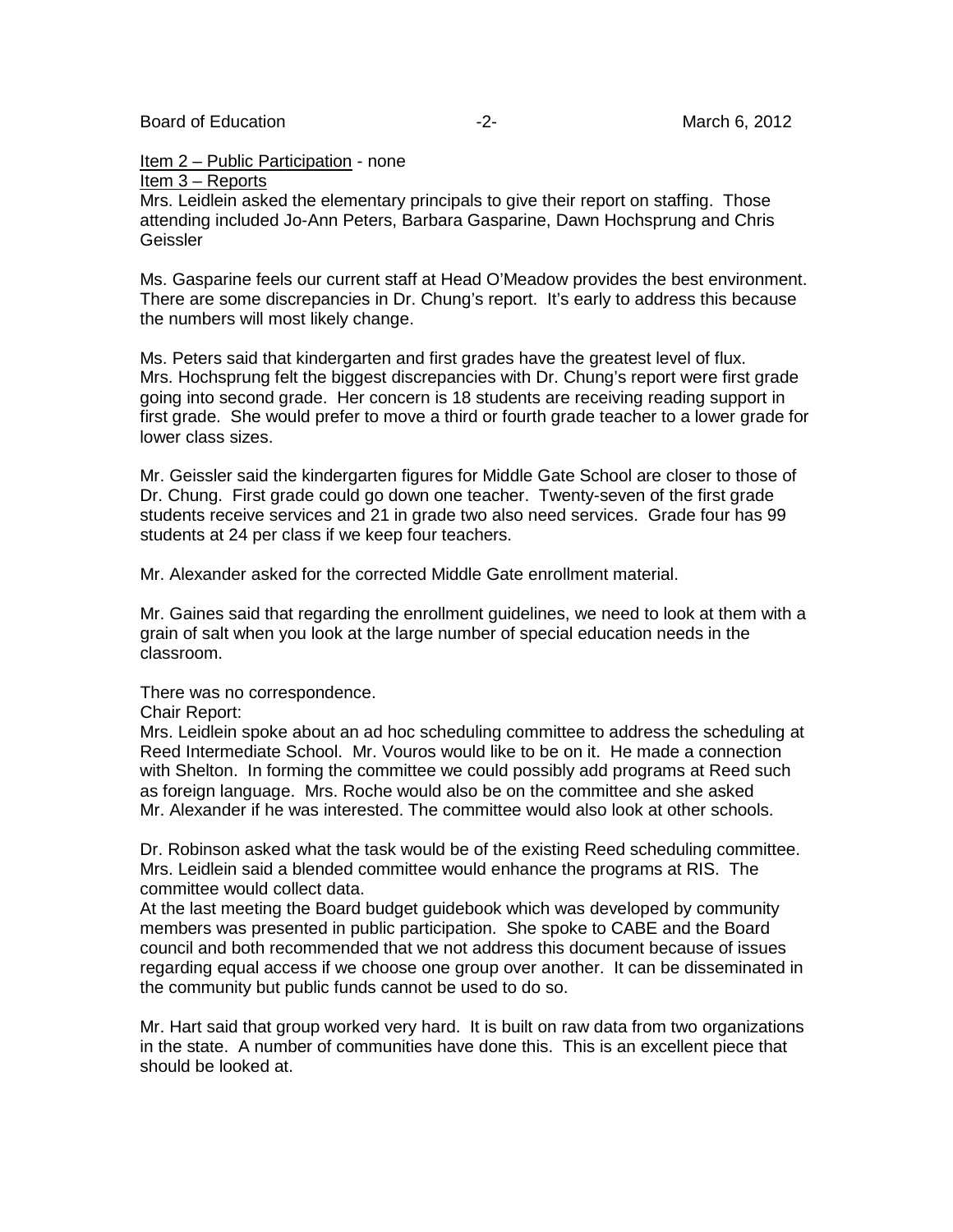Board of Education  $-3$ -  $-3$ - March 6, 2012

Mrs. Leidlein has only read parts. She contacted the spokesperson and commended them on their work to back the budget process.

Mr. Alexander asked if they could distribute where to get information on the report during a public participation.

Mrs. Leidlein said they could do that during public participation but it cannot be on the agenda. They have to use their own funds to disseminate that information.

Superintendent's Report:

Roxanne Malaragno, a teacher at from Middle Gate School, has been selected by Connecticut Magazine as one of the outstanding "40 Under 40" for her contributions to the teaching profession that go beyond her regular duties.

The Board of finance will vote on the budget at their meeting March 14. There is a NCLB workshop on Wednesday at 4:00 p.m. in the high school lecture hall. We are following up with comments from the Coffee with the Board and will be setting up parent workshops on safe school climate.

Mrs. Leidlein asked that the Board be notified when parent workshop will be held. Mr. Bienkowski gave an update on our energy costs for this year which gives us a positive \$39,000.

Dr. Robinson said that the PTA presidents asked how to help with the budget message. One was a request for her and Pat Llodra to do a presentation at the Senior Center. The best time would be after the Legislative Council approves the budget and before the vote. She was contacting them and will firm it up.

Subcommittee Reports:

Mr. Hart attended one curriculum meeting.

Dr. Gejda said they are looking at social studies in grades 3, 4, 5 and 6 to bring to the Board as a unit. The other curriculum work includes level 2 French and Spanish courses.

Mrs. Leidlein asked if work has been started on the curriculum for full day kindergarten. Dr. Gejda said she wanted to know the timeline for that curriculum. March is hard because of CMTs. April is the perfect time to work with something ready by mid-May. Mrs. Leidlein asked for regular reports on what is being done.

Communications Subcommittee:

Mrs. Roche said they had a second meeting. They compared calendars on the websites and how schools sent out notices. The next meeting will meet with the webmasters.

The Technology Subcommittee will meet March 29.

The Policy Subcommittee will be March 12.

Ad Hoc Facilities Subcommittee:

Mr. Gaines presented the committee report which is attached. This committee was commissioned in 2009 based on Dr. Chung's report and was formed in November of 2010. The final recommendation was that the Board of Education commission an enrollment study in 2013 and also recommends that when the budgeted student enrollment is projected to be 1,500 or less for the pre-kindergarten to fourth grade group the Board of Education begin the process of closing a school. It is further recommended that subject to the outcome of a feasibility study at the time the school closing process is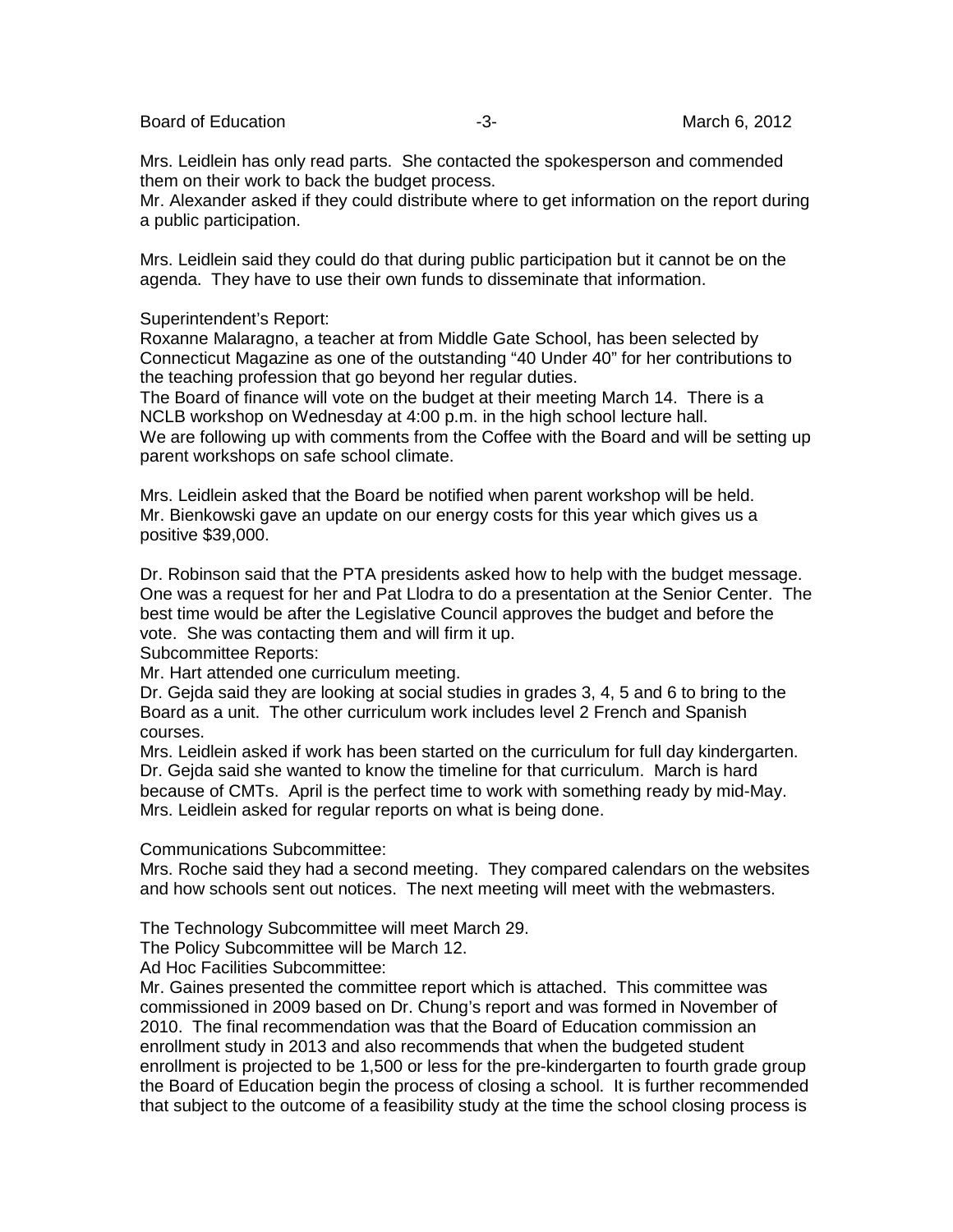Board of Education  $\overline{a}$  -4- Figure 2012

undertaken, Reed Intermediate School be closed. It is anticipated that the district would seek outside expertise with any closing and that the total process would take 18 to 20 months.

Mrs. Roche asked that this report be shared with the Board of Finance.

## Item 5 – New Business

20121-2013 School Calendar:

MOTION: Mr. Hart moved to approve the 2012-2013 school calendar. Mr. Gaines seconded.

Dr. Robinson said she moved our April break up a week so it was not the week before the referendum. She received several emails to keep it the third week because we would be a week off from the rest of the region. Her preference would be to keep in line with them. There is not a large transportation cost.

Mrs. Leidlein suggested removing the November early release day since we have the November 6 staff development day. Another change would be to move the January 4 early dismissal day to January 18 to fit in with the long weekend and move February 1 to February 15 for another long weekend.

Dr. Robinson provided attendance information for the week before the February break and the week of the February break. There is not a tremendous difference in absences. Student absences the first week were 25% and the following week were 15%.

Mrs. Leidlein said normally we have to add four days due to weather. She proposes we add in 3 snow days to make the projected last day June 14 so they would already be added in. We would remove them if we have no cancellations. June 21 is the preferred last day.

MOTION: Mrs. Leidlein moved to amend the motion to move the April break to the week of April 15 through 19. Mrs. Roche seconded. Vote: 5 ayes

Mr. Hart feels it should be left where it is.

Dr. Robinson said the majority of our teachers live in surrounding communities so their children will be off when they are in school and vice versa.

Mr. Gaines would support moving it to the week of April 15.

Mr. Gaines moved to amend the motion to adjust the April vacation to the week of the 15-19. Mrs. Roche seconded. Vote: 5 ayes

MOTION: Mrs. Roche moved to amend the motion to change the November 2 early dismissal day to a full day, move the January 4 early dismissal day to January 18, move the February 1 early dismissal day to February 15, and move the April 5 early dismissal day to April 12. Mr. Gaines seconded. Vote: 5 ayes

MOTION: Mr. Hart moved to amend the motion to publicize the last projected day of school as June 18 based upon the assumption that there will be five emergency weather closing days. Mr. Gaines seconded.